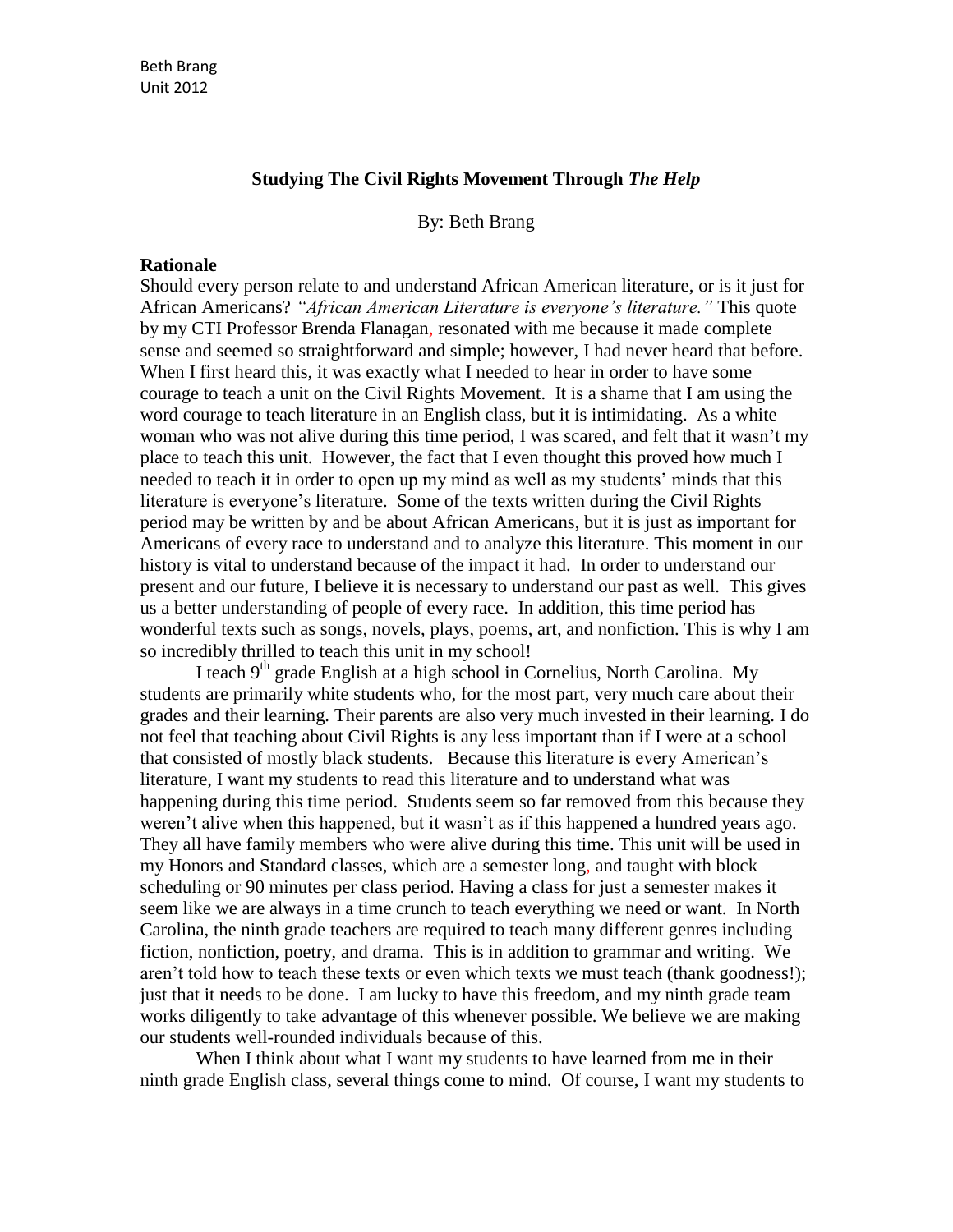become stronger readers and writers. This not only helps them in English class but will help them in all classes and really for anything that they do with the rest of their lives. In addition to becoming better readers and writers, I would love for my students to want to read and write on their own time, whether it is reading for fun or reading or writing about something that interests them. While teaching this unit on Civil Rights, I hope my students are interested in some of the many topics and do research on their own. Perhaps the most important thing I can teach my students, however, is to have compassion, sympathy, and understanding for all people in this world. This will make them better citizens who are aware of the topics that are affecting people. It is easy to have compassion and understanding for family and friends who are similar to them, but I hope when they leave my class that they have this for everyone they come in contact with. Thinking one group of people is better or more normal than another group is not something I want my students to believe. One way I hope to accomplish this is through the activities and discussions we will have throughout the unit. Another wonderful way to learn this is through the eyes of characters in the texts we read. Our novel *The Help* has characters who may not be similar to my students, but they can find ways to connect to these people and to have compassion for them, especially because they are reading through the characters' eyes. If I can teach my students all of these things, I will feel better about sending my students into tenth grade and into the real world.

Last year, my ninth grade team was lucky enough to write and win a grant to teach the novel, *The Help* and the play, *Raisin in the Sun*. We won several hundred copies of these texts. We wanted to do a comparative study on the events and themes in both of these texts. In the past, one of the ninth grade texts was *To Kill a Mockingbird*. This was a helpful text to teach about the cultural and historical significance of a text, but many eighth grade teachers in our school district started teaching the novel, and we didn't want to teach it again. We were wondering what texts could take the place of this unit, and we decided that *The Help* and *Raisin in the Sun* would be perfect. *The Help* is set in the South, and *Raisin in the Sun* is set in the North. We will focus on themes and ideas that run through both texts. I think it is important for students to see that there was racism in all parts of the country at this time.

Because the novel *The Help* is fairly long, over 500 pages, we will begin with this text and students will read most of it at home. *The Help* is a fictional novel but is based on events that happened during the 1960s. It is about several black maids who worked for white people. The main character, a white woman named Skeeter, just graduated college and wants to become a writer. This is not common for a white woman in the South at this time, and it is difficult for her to do. She decides to write a book of interviews from black maids. Some of these maids work for some of her best friends. They have to keep everything anonymous and secret because it was illegal for them to do this at the time. Some of the maids have positive things to say about the people who hired them, and some of them have very negative things to say. Some maids have a separate bathroom and are not allowed to use the same bathroom as the white family. One common event that occurs is that the maids get very attached to the white children. They care for them as if they are their own, but then the white children grow up to act just like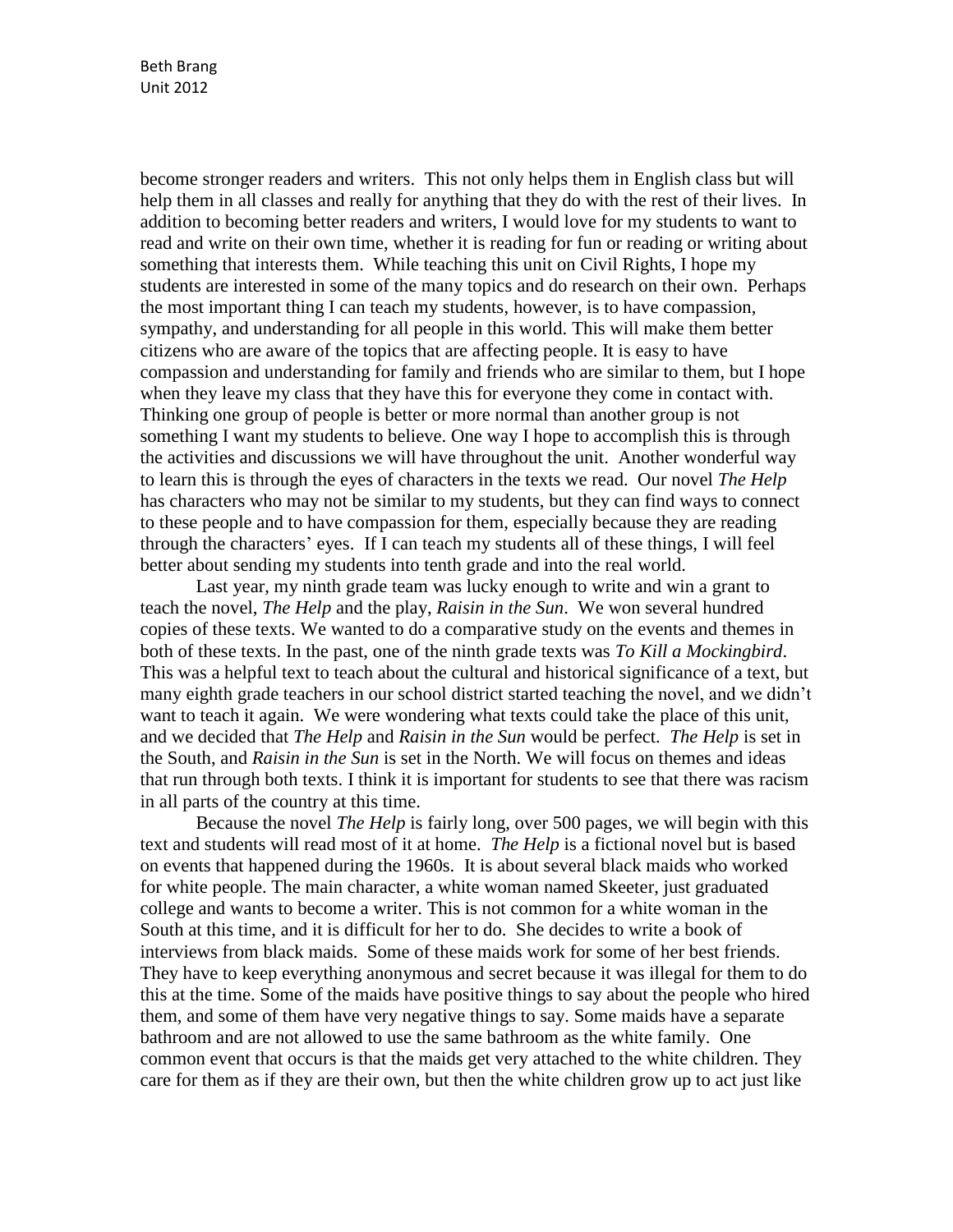their parents. This novel will give students an accurate display of the time period and racism that occurred in this city even though it is fictional. Students have very positive ratings of this novel. Almost all students have said that they enjoy the book and have learned so much about the Civil Rights. Most of them are shocked about how the white people treated the black people at the time. They really didn't know how difficult it was for black people during this time period. Most of the students love the fact that this novel is told from three different points of view: Skeeter, Minny, and Aibileen's. The last two characters are two of the black maids.

However, because *The Help* is a fictional text, we want to read various genres and texts from this time period to give students more background information and historical information that was going on at this time. If students don't understand the cultural and historical context, the novel won't make much sense to them. It will provide a context through which they can understand why the characters behave and think as they do. We will incorporate plenty of nonfiction pieces; not only does this satisfy the Common Core part of our curriculum, but students will get an accurate idea of what actually happened during this time period.

What I don't think my students comprehend is that the Civil Rights Movement happened when their parents and/or grandparents were alive. It is shocking that this actually occurred in our country's history, but it wasn't too long ago! I am fascinated, appalled, disappointed, and inspired by the Civil Rights Movement, but I don't think students are experiencing these same emotions because they do not know enough about it. In the past, I have shown a few movies from this time period while reading some of our poetry, and they really had no idea that these events happened.

Right now my class is set up in units. We read fiction for a few weeks, then nonfiction for a few weeks, then poetry, and then drama. Because I want my students to be fully immersed in the topic of Civil Rights rather than just a genre study, I want to create a unit using all of these genres and comparing and contrasting all of these genres. I want them to look at the validity of the genres (particularly the fiction pieces) and how they are all similar. Overall, I want my students to understand the courage and dedication of black and white Americans to change the way America was. They will do this through the study of all of these genres.

By the end of the unit, I want my students to have a full understanding of what happened during this time, but ultimately I want them to develop empathy, and to know that it can be challenging to summon the courage and inspiration to stand up for what is right. It took way too long for many white Americans during the years of struggle for Civil Rights to have empathy, and to help fight. Even though students aren't living during the Civil Rights, there is still injustice, prejudice, and intimidation that happen each and every day. Like the children who fought for Civil Rights, I'd like for my students to realize they have a voice, and they can make changes in our world. I want them to find and relate current situations where people need more empathy. Students could focus on bullying, racism, and gay rights issues going on in other countries, or prejudice against people's appearance, weight, gender, or any other instance where people need to stand up for the right thing, even when it's difficult. There will be some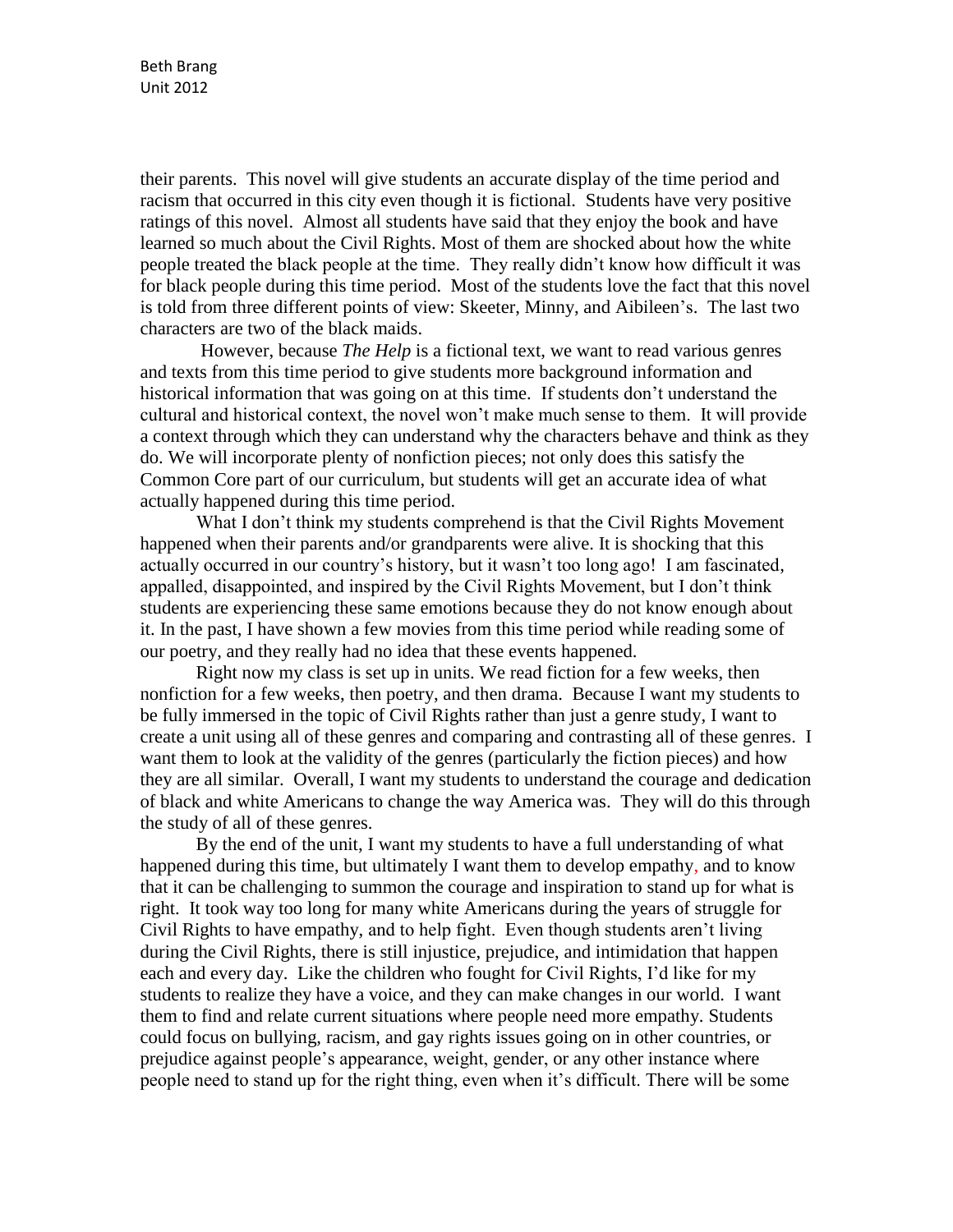Beth Brang Unit 2012

type of project with this, but I'm not exactly sure yet. By the end, I want my students to have analyzed several different texts and genres and to have an understanding of the time period of the Civil Rights.

#### **Common Core Reading Standards Addressed in the Unit**

In North Carolina and many other states in the United States, we are starting to focus on incorporating the Common Core Standards in all of our classes. This focuses on literacy skills in all courses. My unit covers many of these standards, but these are the main ones that we will focus on daily. Standard One for Reading Literature is that students will cite strong and thorough textual evidence to support analysis of what the text says explicitly as well as inferences drawn from the text. The study guide I made for *The Help* focuses on this skill, but everything we do in class is based on using evidence from the text to support students' answers. This makes students accountable for their answers because they can't pull ideas out of thin air. They must go back into the text for each answer, so they know what they say is true. Standard Two for Reading Literature is that students will determine a theme or central idea of a text and analyze in detail its development over the course of the text, including how it emerges and is shaped and refined by specific details; provide an objective summary of the text. Not only will we do this for our novel and play, but students will need to do this for every text we read such as poetry, art, or nonfiction pieces. Not only will they analyze the theme in that particular piece, but they will connect the themes throughout the unit. Standard Three for Reading Literature is that students will analyze how complex characters (e.g., those with multiple or conflicting motivations) develop over the course of a text, interact with other characters, and advance the plot or develop the theme. The novel *The Help* is a wonderful avenue to work with this standard. Because each chapter is told from three different points of view, we are able to learn how certain characters think and how other characters think about them. Standard Four for Reading Literature is that students will determine the meaning of words and phrases as they are used in the text, including figurative and connotative meanings; analyze the cumulative impact of specific word choices on meaning and tone (e.g., how the language evokes a sense of time and place; how it sets a formal or informal tone). We will focus on how the language in the texts support the time and setting of the pieces. Standard Six for Reading Literature is that students will analyze a particular point of view or cultural experience reflected in a work of literature from outside the United States, drawing on a wide reading of world literature. One lesson we wanted to do with the themes of the Civil Rights is to connect them to events that are currently happening in our world. This allows students to see that these injustices are still occurring today, and it also makes them knowledgeable of different cultures and the world around them. Standard Seven for Reading Literature is that students will analyze the representation of a subject or a key scene in two different artistic mediums, including what is emphasized or absent in each treatment. We will do this constantly throughout the unit. We will frequently bring in different texts and compare what is being said in all of them. Standard Ten for Reading Literature is that by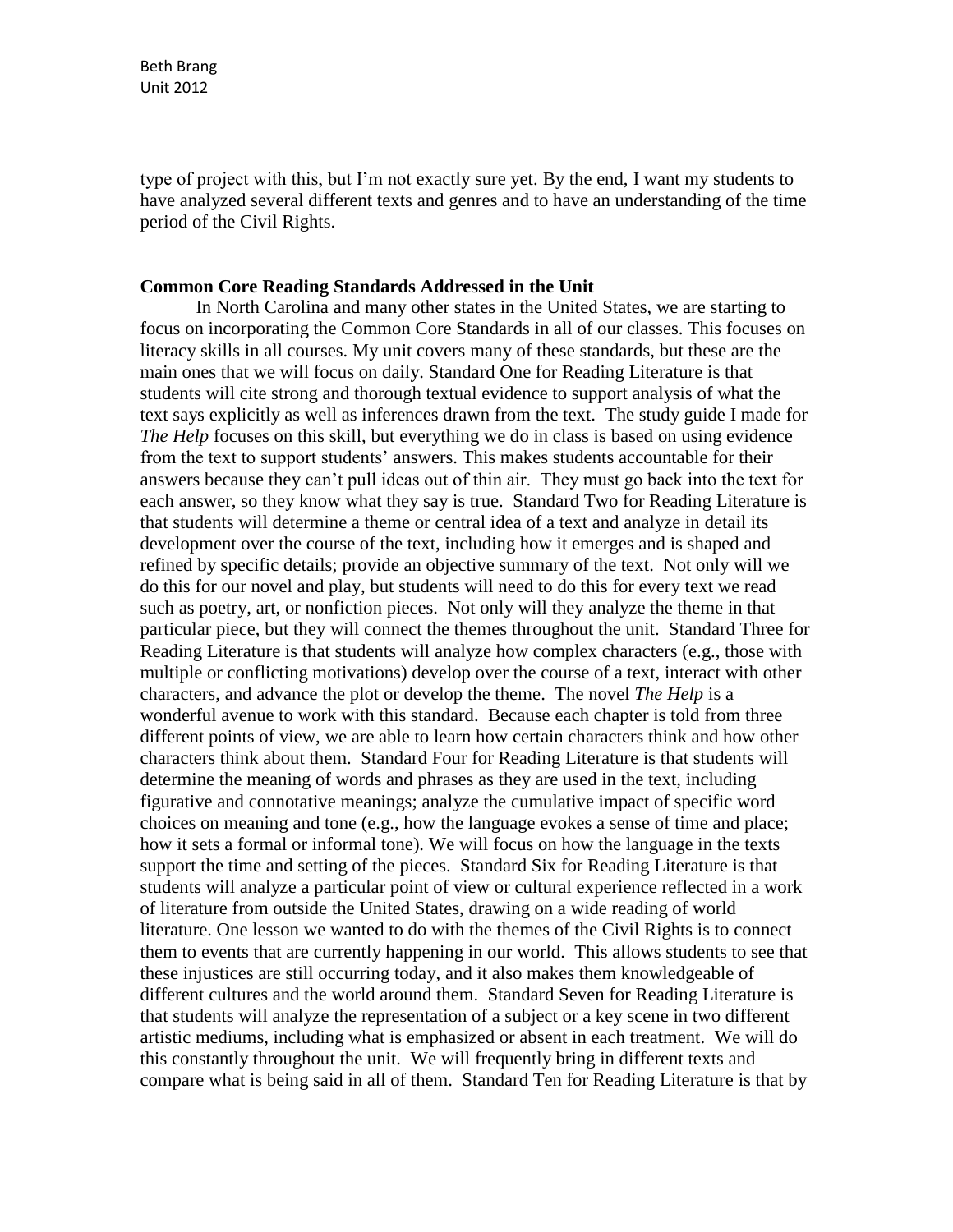the end of grade 9, students will read and comprehend literature, including stories, dramas, and poems, in the grades 9–10 text complexity band proficiently, with scaffolding as needed at the high end of the range. Overall, this summarizes everything we will do throughout the unit. Therefore, this unit actually covers everything we need to teach students while reading literature.

There are also many standards that we will address for reading informational texts. Standard One for Reading Informational Texts is students will cite strong and thorough textual evidence to support analysis of what the text says explicitly as well as inferences drawn from the text. Again, we do this constantly when we read, and students must always use evidence from the text to answer analysis questions and make inferences. Standard Four for Reading Informational Texts is that students will determine the meaning of words and phrases as they are used in a text, including figurative, connotative, and technical meanings; analyze the cumulative impact of specific word choices on meaning and tone. We will analyze how the word choices in a newspaper are different from that of a speech. Standard Five for Reading Informational Texts is students will analyze in detail how an author's ideas or claims are developed and refined by particular sentences, paragraphs, or larger portions of a text. This will be a big part of our focus when we start focusing on persuasive and argumentative texts. Standard Seven is that students will analyze various accounts of a subject told in different mediums (e.g., a person's life story in both print and multimedia), determining which details are emphasized in each account. For example, we will read about Rosa Parks in a biography, a poem, and a movie, and compare and contrast the similarities, differences, and emphasis in each text. Standard Eight is when students will delineate and evaluate the argument and specific claims in a text, assessing whether the reasoning is valid and the evidence is relevant and sufficient; identify false statements and fallacious reasoning. This is a focus when we start studying and writing arguments is the supporting details used and making sure those details are not only valid but useful in the argument. In Standard Nine students will analyze seminal U.S. documents of historical and literary significance including how they address related themes and concepts. We will do this when we read the Rev. Dr. Martin Luther King Jr.'s "I Have a Dream Speech." As you can see, we will be addressing many of the Common Core Standards in this unit!

#### **Activities and Outline of Unit**

To begin most of my units, my students and I love to do anticipation guides. These guides have ideas and themes that will arise while reading the novel. Students will fill out the anticipation guides, and then we discuss as a class. How the structure of the discussion is set up depends on how big the class is. For bigger classes of forty, it is nearly impossible for students to move around the room. Therefore, we have a ball that we throw around and whoever has the ball gets to speak. With smaller classes, we are able to divide the room into sections one through five, and students will go to the part of the room depending on the number they circled. This allows students to see where everyone stands on the issue, and it also allows students to move to different areas during the discussion if they change their mind because of what someone said. One of the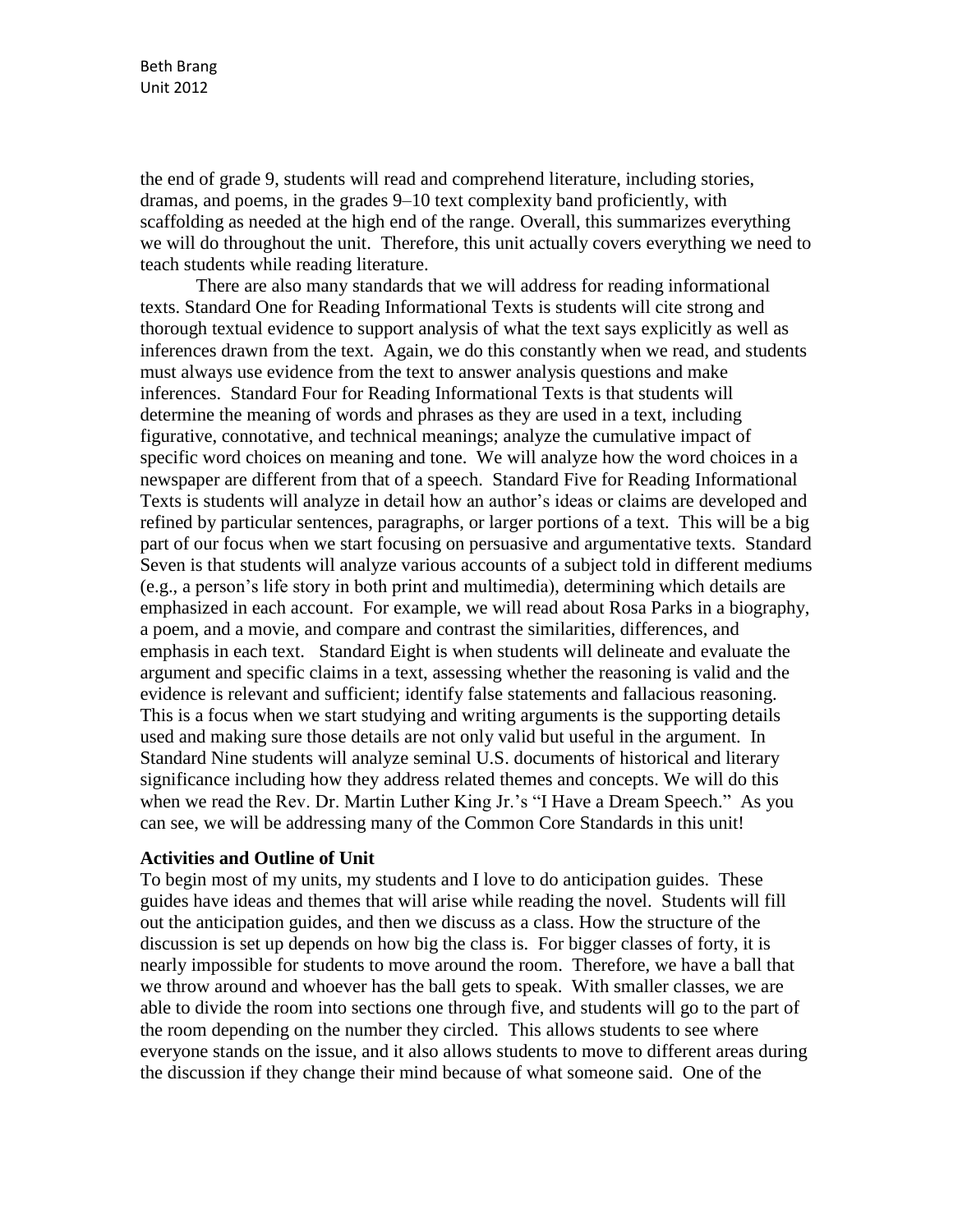reasons I love doing anticipation guides is because it is a wonderful way to encourage class discussion. I love hearing from my students, and I think they will easily learn more from each other than they will from me throughout the year. These guides also get students thinking and writing about issues before they read the texts; that way when they do start reading they can connect some of these discussions to that part of the novel. My students usually beg me to do these. When the unit is over, we will go back to the anticipation guide and students will reevaluate their answers based on what they have learned throughout the unit. It is a wonderful way to come full circle in a unit. Students may not change their mind on every issue, but most usually adapt their thinking a little bit. They can also figure out why I wrote the statements and how the relate to the unit. I attached the guide at the end of the unit and cannot say enough positive comments on anticipation guides if you have never used them before.

After the anticipation guide, I made notes from a book I received at the Harvey B. Gantt Center for African Americans Arts and Culture. The exhibit I attended with my CTI peers was called "America I Am: The African American Imprint." The book is called *Black Facts*. The exhibit was about the achievements of African Americans throughout the century. These notes gave my students important dates and events that took place during this time. Some of the events were new to my students, and some they remembered from history class. This gave students an idea of when certain events happened and how long it took for changes to occur. I think it is important for students to have these notes before they begin reading so they have a context of not only when the events occurred but also some background information on what occurred. It was actually quite shocking to hear some of the comments and questions while students were filling in the notes. I had one student ask me who Malcolm X was. When he asked this, I was completely blown away and even thought he was joking. However, I asked the class who Malcolm X was, and half of the class had never heard his name. The other half could not even tell me anything about him. Many students asked what lynching meant. When these questions occurred, I knew just how important it was that we were going to do this unit and incorporating this history into their lives.

When creating the unit for *The Help*, I went through and read the book several times. I noted where the allusions were to real events or people from the Civil Rights Movement. When students read that section of the book, we will do various activities such as read a nonfiction piece about it, bring in a poem or song that fits in, or do an activity that works.

One nonfiction piece in our textbook is "From Rosa Parks Biography" by Douglas Brinkley. I want to start with some background on Rosa Parks because she is mentioned in Chapter One, and students are familiar with most of her story. The biography piece gives some background on Rosa Parks and the impact she had on the Civil Rights movement. Rosa Parks is mentioned in the first couple chapters, so this will be one of the first nonfiction pieces we will analyze as a class. When reading this text, I want to emphasize that refusing to give up her seat is just one thing that Rosa Parks did. She played a huge role in the Civil Rights movement, was one of the first women to join the NAACP, and was its secretary for years. In *Rethinking Popular Culture and Media* I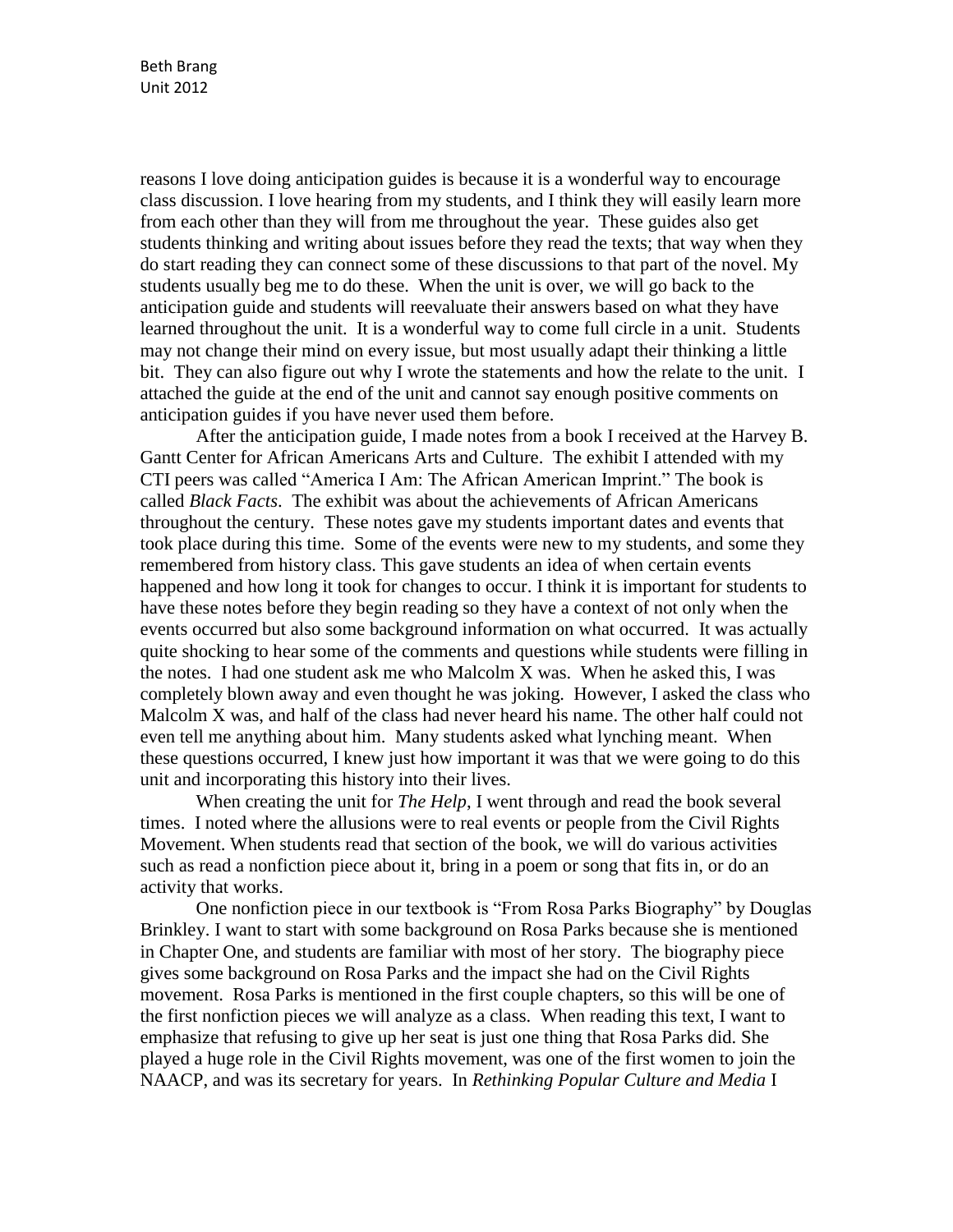want students to read page 70 and 71. It explains the myth that some students hear about Rosa Parks being just a tired, seamstress who didn't want to get out of her seat. In our textbook, there is also a poem about Rosa Parks called "Rosa" by Rita Dove. Therefore, students will read several different genres about Rosa Parks. We will discuss how the language in each of the texts influences our impression of her. Then, students will write about another person in the Civil Rights movement, writing a nonfiction piece and a poem. This gives students practice in not only reading about a person in two different forms but applying that knowledge to their own writing as well.

In Chapter Three, students can begin to see how the white women made the black maids feel inferior to them. One thing we will discuss is the ways in which they do this. Some of these are making the maids say "yes mam" and "no mam", not letting maids speak what is on their mind, making them constantly feel afraid of losing their job, and making them go in a separate bathroom. There is an activity called "Designing a Better Human." It is about a child named Morty who is very different from what is considered normal. He has bowlegs, he is very short, his skin is messed up, he has severe allergies, and has other visible differences. Despite all of this, it mentions that he is well liked by his peers and teachers because of his personality. Students find out that they are able to change Morty to make him normal because of new science that was recently invented. Students write a letter to the scientists asking them to change whichever aspects of Morty they think he needs to change. In addition, students are able to create their own changes. Shockingly, most of my students wanted to change several features of Morty. Then, I have students write a letter to the scientists as if they were the character Hilly in The Help. She is the most outward racist and students do not like her. Finally, we will discuss why we think some people are better or more normal than others. Hopefully, by the end of the activity, students will see that Morty was fine as he was and we need to be more accepting of those who are different than us.

In Chapter six, students learn about James Meredith, the first African American to attend Ole Miss. We will read an article from a newspaper at that time about James Meredith attending. In addition, we will watch a few clips from Discovery Education so they can see what was happening at the time. One thing that shocks the students the most is that the governor of Mississippi was the one blocking him from attending the school. It is difficult to see people in power using it in negative ways.

In Chapter Seven, Robert Brown, the son of Louvenia Brown, who is a maid and friend of the main characters, is beaten by black men because he accidentally used the wrong bathroom. We thought this would be a good time to teach students about Emmitt Till. I feel compelled to also teach my students about Emmitt Till because he was a fourteen year old male, and most of my students are fourteen. I would like my students to watch the documentary *The Untold Story of Emmitt Till*. While there are a few parts that are shocking, I think it's important that students see it to understand the brutality that was occurring. Students need to understand the violence and cruelty done by some of the white Americans at this time. After watching the documentary, students will listen to and analyze "The Death of Emmett Till" by Bob Dylan. It tells the story of Emmett Till, but when we analyze we will focus on theme, mood, and tone.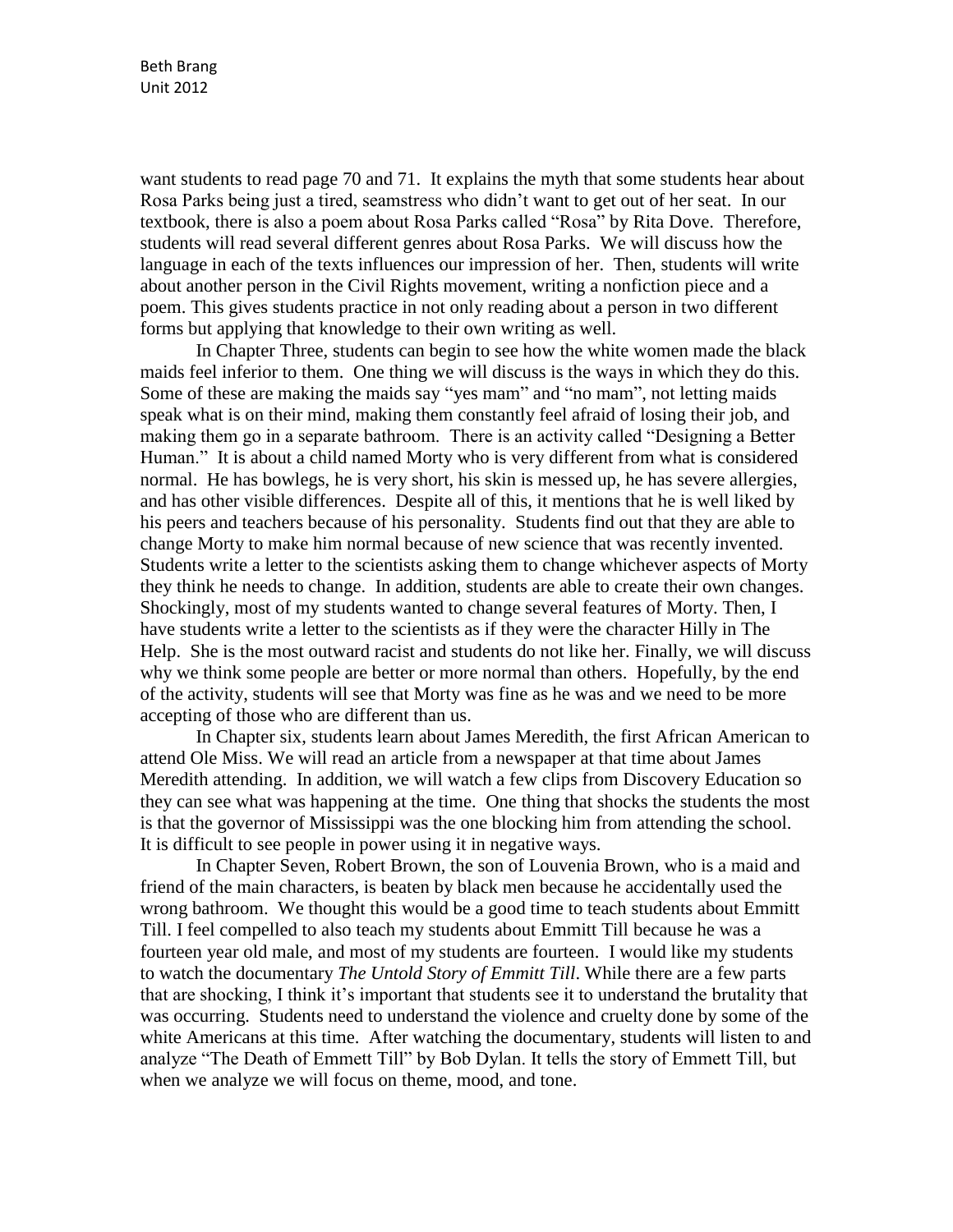In Chapter Eight (and many other chapters), the Rev. Dr. Martin Luther King, Jr. is mentioned. In our textbooks is the "I Have a Dream" speech. This is a wonderfully written speech and not only goes well with our The Help unit but also with our persuasive writing unit. We will focus on the persuasive techniques that Martin Luther King, Jr. used in his speech.

In Chapter Thirteen, Skeeter discovers the Jim Crow laws in the library. She found these shocking and found it interesting that everyone lives by them but no one talks about them. She also felt that Hilly's bathroom initiative was no different than the Jim Crow laws. We will discuss the reasons for these. In addition, we will analyze the poem "Merry-go-round" by Langston Hughes. This poem is told from a black child's point of view. He is asking where the black people are supposed to sit on the merry-go-round because there's technically no back to it, and he wanted to follow the Jim Crow laws. In the poem, we are never given answers to the boy's questions, but he makes us think about the Jim Crow laws and how they don't make sense. I think it ties in well when students are thinking about Jim Crow laws.

In Chapter Fourteen, Medgar Evers is shot and killed. He lived in the maids' neighborhood. Medgar Evers was a very important part of the Civil Rights Movement, so students will read a biography on him to get some background on him when they read this section. Also in this chapter, the Life Magazine Covers are mentioned. Throughout the novel Skeeter mentions some of the people and events that are on the cover of these during this time period. This is a good time to analyze some of these pictures, which fits in well with our study of persuasive and advertising techniques that we study.

In Chapter Twenty-Three, the Birmingham Church bombing is mentioned in the novel. To study this event more we will do several things. The first is to analyze the "Ballad of Birmingham" by Dudley Randall. We will study the structure of ballads such as repetition, four line stanzas, rhyme, and dialogue. Then students will write a ballad of their own about a different event from the Civil Rights Movement. In addition, we will watch some clips of Four Little Girls and watch the film from Teaching Tolerance called *Mighty Times: The Children's March*. Students are shocked by the impact and the courage that these children had. Students will watch this movie to gain a better understanding of these events. We will discuss the influence that children had during the Civil Rights Movement. Children as young as four were impacting the Movement. Hopefully, my students will feel empowered that they can create change if they want.

In Chapter Twenty-Seven we will analyze the Bob Dylan song "The Times They are A-Changin" because Skeeter is listening to it in her car. In the song Bob Dylan calls people to start taking place in the movement. It talks about how the children in the sixties believe differently than what their parents might believe. It is fitting that Skeeter is listening to the song because she struggles with her mom about some of these issues. She is lucky though because in the novel she finds out that her father does want to help the black people during this time.

In Chapter Thirty-Three one of the themes from the book is mentioned. "There is so much you don't know about a person." What the maids and Skeeter realized by making their book is that no one ever really understands what someone else is going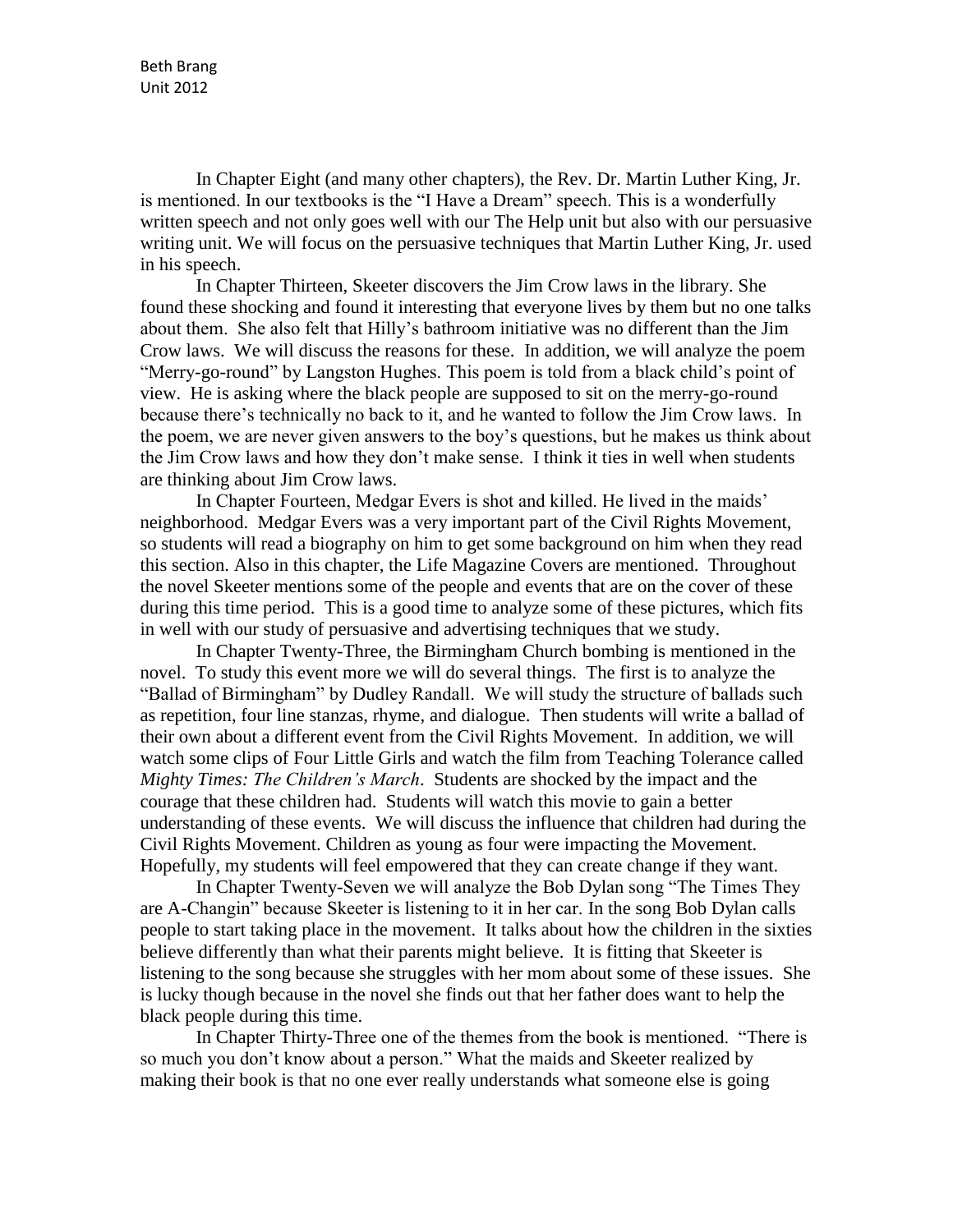through. Everyone has different struggles and often times people don't know that they are experiencing these issues. I want to spend a good amount of time on this quote because I want students to walk away knowing this. If everyone was more cognizant of this, imagine the difference it could make in our lives. When someone at the drugstore is crabby or rude, maybe we shouldn't overreact or complain because we don't know what's happening in that person's life. When someone doesn't have the latest attire, perhaps it is because her family doesn't have any money because her dad just lost her job. Instead of judging her or making fun of her, we could be supportive and kind.

As a culminating activity, I like to have a seminar. Students love being able to talk and listen to each other. For our seminars, we put our desks into a big circle so everyone can see each other. Students will have a list of questions in front of them and can take notes whenever they feel the need. I will base the writing portion on the test on some of the seminar questions. I will use many of the discussion questions at the end of the novel as discussion prompts. In discussions, I try my hardest to not state my opinion or even talk much at all. The main objective for me is to move on to the next question when we need to, but I allow my students to talk and respond to each other and not to me. This is so they aren't just saying what I want them to say or so they just agree with me because they think that will give them more points.

As a project to sum up everything we did in this unit, students will create a newspaper synthesizing all of the information.

Lastly, students will read the play *Raisin in the Sun*. This is set in the 1950s in Chicago. I think it will be interesting for students to see the similarities and differences between the North and the South during this time period.

Like the children who fought during the Civil Rights, I'd like for my students to realize they have a voice, and they can make changes in our world. I want them to find and relate current situations now where people need more empathy. Students could focus on bullying, racism, gay rights, issues going on in other countries, or prejudice against people's appearance, weight, gender, or any other instance where people need to stand up for the right thing, even when it's difficult. There will be some type of project with this, but I'm not exactly sure yet.

"Marigolds" by Eugenia W. Collier. Students will analyze this story and think about why the characters behave as they do. One reason is because of fear and jealousy.

#### *THE HELP* ANTICIPATION GUIDE

Circle the **NUMBER** that best represents your opinion or viewpoint. If you strongly agree, circle one. If you agree, circle 2. If you are unsure, circle three. If you disagree, circle 4. If you strongly disagree, circle 5. **Then, pick THREE of these topics and on the back of this sheet, explain your reasoning in 3-5 sentences.** 

1. People care what others think about them.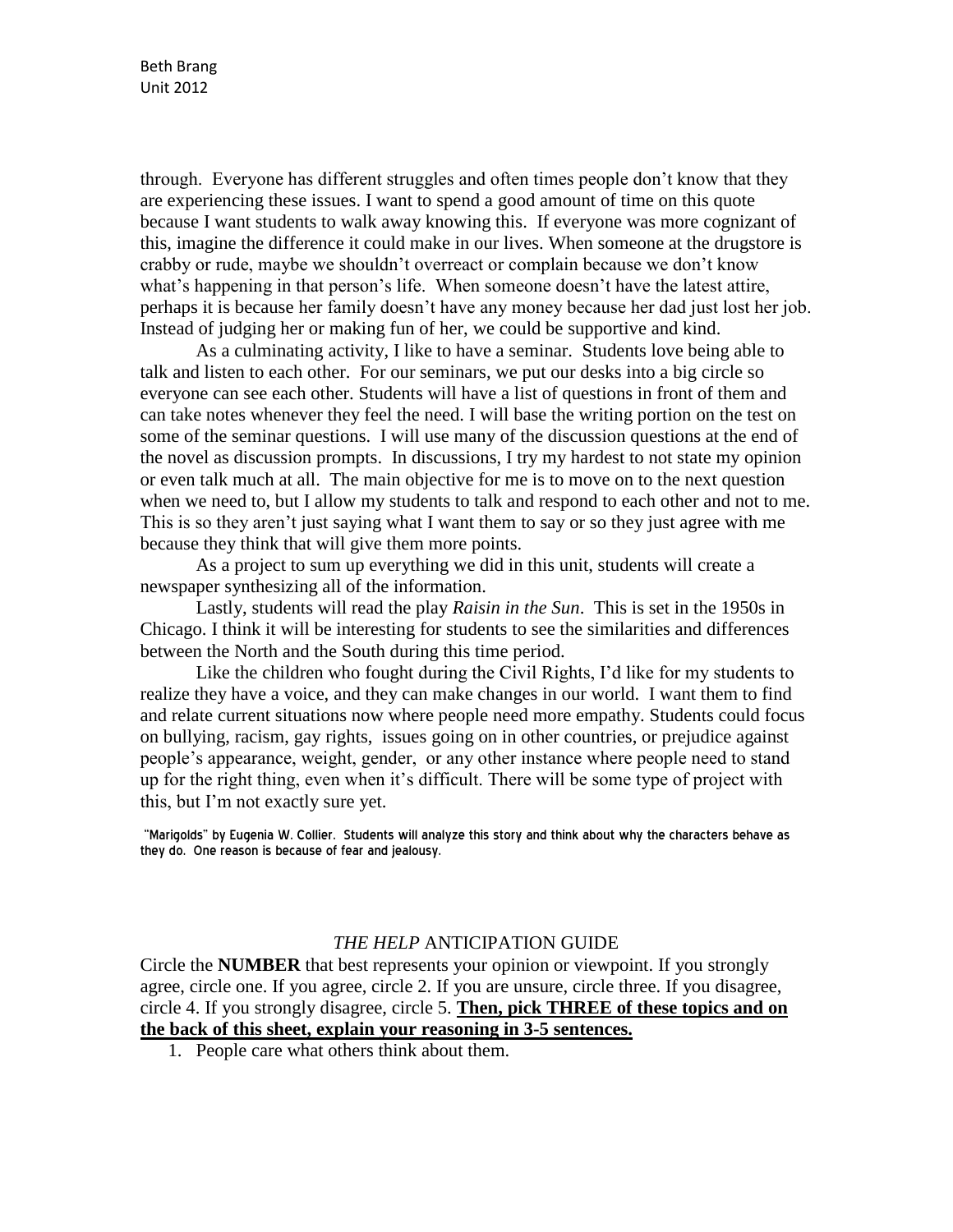|    | <b>Strongly Agree</b>                                                                     | $\mathbf{1}$ | $\overline{2}$ | 3              | $\overline{4}$ | 5 | Strongly |  |
|----|-------------------------------------------------------------------------------------------|--------------|----------------|----------------|----------------|---|----------|--|
|    | Disagree                                                                                  |              |                |                |                |   |          |  |
| 2. | There are still race prejudices in the United States.                                     |              |                |                |                |   |          |  |
|    | <b>Strongly Agree</b>                                                                     | $\mathbf{1}$ | 2              | 3              | $\overline{4}$ | 5 | Strongly |  |
|    | Disagree                                                                                  |              |                |                |                |   |          |  |
| 3. | Men have certain roles and expectations, and women have different roles and               |              |                |                |                |   |          |  |
|    | expectations.                                                                             |              |                |                |                |   |          |  |
|    | <b>Strongly Agree</b>                                                                     | $\mathbf{1}$ | 2              | 3              | $\overline{4}$ | 5 | Strongly |  |
|    | Disagree                                                                                  |              |                |                |                |   |          |  |
|    | 4. Fitting into a group is important for people.                                          |              |                |                |                |   |          |  |
|    | <b>Strongly Agree</b>                                                                     | $\mathbf{1}$ | 2              | 3              | $\overline{4}$ | 5 | Strongly |  |
|    | Disagree                                                                                  |              |                |                |                |   |          |  |
| 5. | Taking a stand against something is easy.                                                 |              |                |                |                |   |          |  |
|    | <b>Strongly Agree</b>                                                                     | 1            | 2              | 3              | $\overline{4}$ | 5 | Strongly |  |
|    | Disagree                                                                                  |              |                |                |                |   |          |  |
|    | 6. Taking small stands on topics or issues can impact something greatly.                  |              |                |                |                |   |          |  |
|    | <b>Strongly Agree</b>                                                                     | 1            | $\overline{2}$ | 3              | $\overline{4}$ | 5 | Strongly |  |
|    | Disagree                                                                                  |              |                |                |                |   |          |  |
| 7. | There is so much you don't know about a person.                                           |              |                |                |                |   |          |  |
|    | <b>Strongly Agree</b>                                                                     | 1            | 2              | 3              | $\overline{4}$ | 5 | Strongly |  |
|    | Disagree                                                                                  |              |                |                |                |   |          |  |
|    | 8. It is acceptable to sometimes not like a group of people.                              |              |                |                |                |   |          |  |
|    | <b>Strongly Agree</b>                                                                     | $\mathbf{1}$ | $\overline{2}$ | 3              | $\overline{4}$ | 5 | Strongly |  |
|    | Disagree                                                                                  |              |                |                |                |   |          |  |
|    | 9. It is easy to know who are your friends are.                                           |              |                |                |                |   |          |  |
|    | <b>Strongly Agree</b>                                                                     | 1            | $\overline{2}$ | 3              | $\overline{4}$ | 5 | Strongly |  |
|    | Disagree                                                                                  |              |                |                |                |   |          |  |
|    | 10. What our parents think about us matters.                                              |              |                |                |                |   |          |  |
|    | <b>Strongly Agree</b>                                                                     | $\mathbf{1}$ | 2              | 3 <sup>1</sup> | $\overline{4}$ | 5 | Strongly |  |
|    | Disagree                                                                                  |              |                |                |                |   |          |  |
|    | 11. Gossip is a normal part of life, so it is ok to listen to gossip or to repeat gossip. |              |                |                |                |   |          |  |
|    | <b>Strongly Agree</b>                                                                     | $\mathbf{1}$ | $\overline{2}$ | 3              | $\overline{4}$ | 5 | Strongly |  |
|    | Disagree                                                                                  |              |                |                |                |   |          |  |
|    | 12. I would stand up for what I believe in, even if I might lose my friends and/or        |              |                |                |                |   |          |  |
|    | could be assaulted or hurt.                                                               |              |                |                | $\overline{4}$ |   |          |  |
|    | <b>Strongly Agree</b>                                                                     | $\mathbf{1}$ | 2              | 3 <sup>7</sup> |                | 5 | Strongly |  |
|    | Disagree                                                                                  |              |                |                |                |   |          |  |
|    | 13. Fighting the government is acceptable.                                                | 1            | 2              | 3              | $\overline{4}$ | 5 |          |  |
|    | <b>Strongly Agree</b>                                                                     |              |                |                |                |   | Strongly |  |
|    | Disagree                                                                                  |              |                |                |                |   |          |  |
|    | 14. Everyone judges people by their appearance.                                           | 1            | $\overline{2}$ | 3              | $\overline{4}$ | 5 |          |  |
|    | <b>Strongly Agree</b>                                                                     |              |                |                |                |   | Strongly |  |
|    | Disagree                                                                                  |              |                |                |                |   |          |  |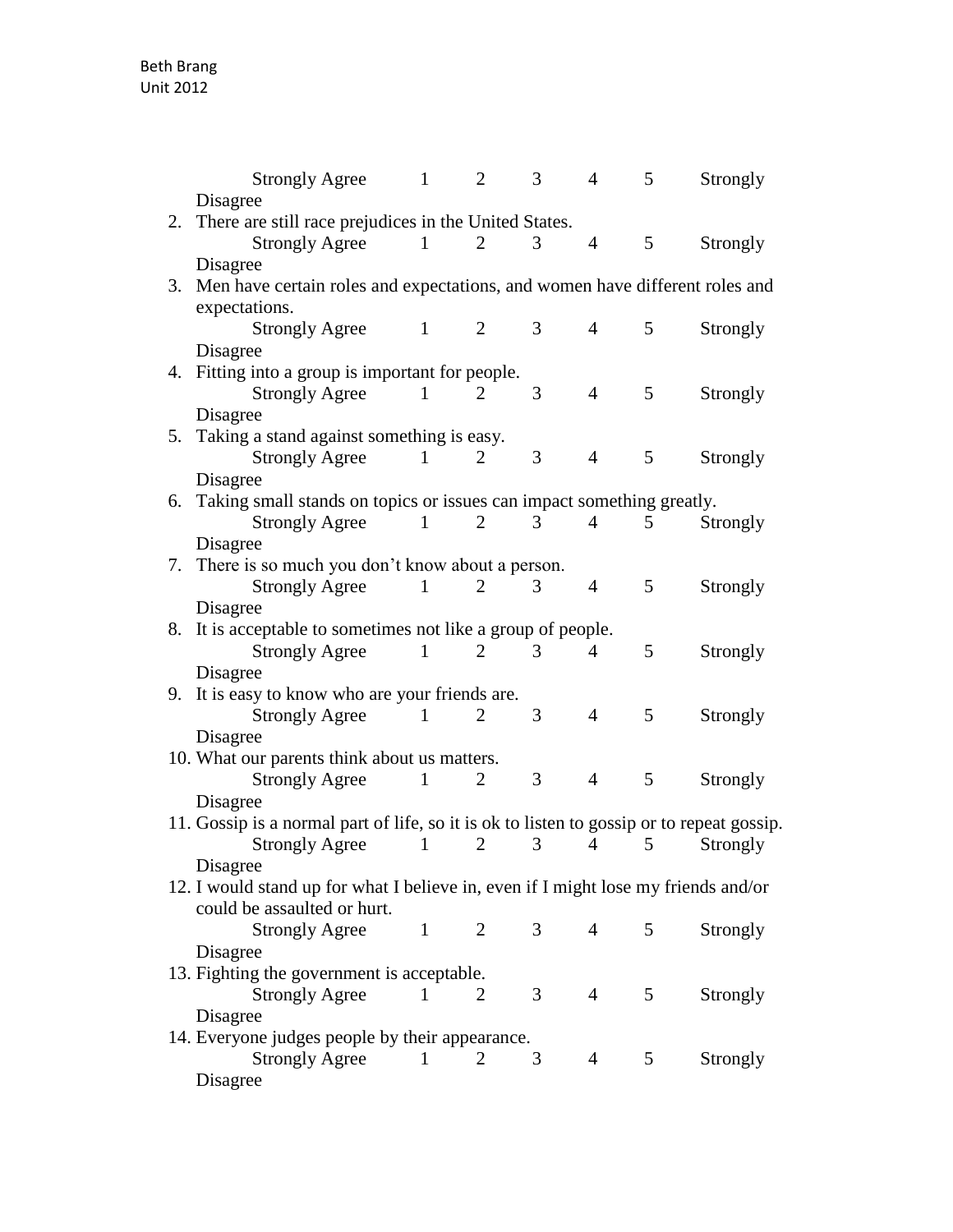| 15. It is easy to recognize the injustices around us.                               |  |  |   |            |   |          |
|-------------------------------------------------------------------------------------|--|--|---|------------|---|----------|
| $Strongly \, \text{Agree}$ 1 2                                                      |  |  | 3 | $4\degree$ | 5 | Strongly |
| Disagree                                                                            |  |  |   |            |   |          |
| 16. Our parents are the biggest influences in what we think.                        |  |  |   |            |   |          |
| Strongly Agree $1 \t 2 \t 3$                                                        |  |  |   | 4          | 5 | Strongly |
| Disagree                                                                            |  |  |   |            |   |          |
| 17. Our friends should have the same morals and beliefs that we have.               |  |  |   |            |   |          |
| Strongly Agree $1 \t 2 \t 3 \t 4 \t 5$                                              |  |  |   |            |   | Strongly |
| Disagree                                                                            |  |  |   |            |   |          |
| 18. Under our justice system, all citizens are treated fairly in our courts of law. |  |  |   |            |   |          |
| Strongly Agree $1 \t 2 \t 3 \t 4 \t 5$                                              |  |  |   |            |   | Strongly |
| Disagree                                                                            |  |  |   |            |   |          |
| 19. Girls should act like girls.                                                    |  |  |   |            |   |          |
| Strongly Agree $1 \t 2 \t 3 \t 4 \t 5$                                              |  |  |   |            |   | Strongly |
| Disagree                                                                            |  |  |   |            |   |          |
| 20. You should always respect others, even if they treat you badly.                 |  |  |   |            |   |          |
| Strongly Agree $1 \t 2 \t 3 \t 4$                                                   |  |  |   |            | 5 | Strongly |
| Disagree                                                                            |  |  |   |            |   |          |
|                                                                                     |  |  |   |            |   |          |

#### *THE HELP* **STUDY GUIDE QUESTIONS**

*Make sure to answer the questions thoroughly and in complete sentences. Always label your work with your name, date, class period, and which chapters you are doing. \*\*\*ALWAYS USE EVIDENCE FROM THE CHAPTER TO SUPPORT YOUR ANSWER.\*\*\**

# **Chapter One**

- 1. What type of person is Aibileen? Describe using direct and indirect characterization. Make sure to label each type.
- 2. "But it weren't too long before I seen something in me had changed. A bitter seed was planted inside a me. And I just didn't feel so accepting anymore." Explain what this quote means and what it might foreshadow.
- 3. Using evidence from just Chapter one, what would it be like to live in Jackson, Mississippi in 1962?

#### **ChapterTwo**

- 1. What type of person is Miss Leefolt? Describe using direct and indirect characterization. Make sure to label each type.
- 2. Why does Miss Leefolt want a separate bathroom for the maid?
- 3. Find the simile on page 29, and then explain what it means.
- 4. Based on what you have read so far, what are the roles and expectations for white women during this time?

#### **Chapter Three**

1. What type of person is Celia? Describe using direct and indirect characterization. Make sure to label each type.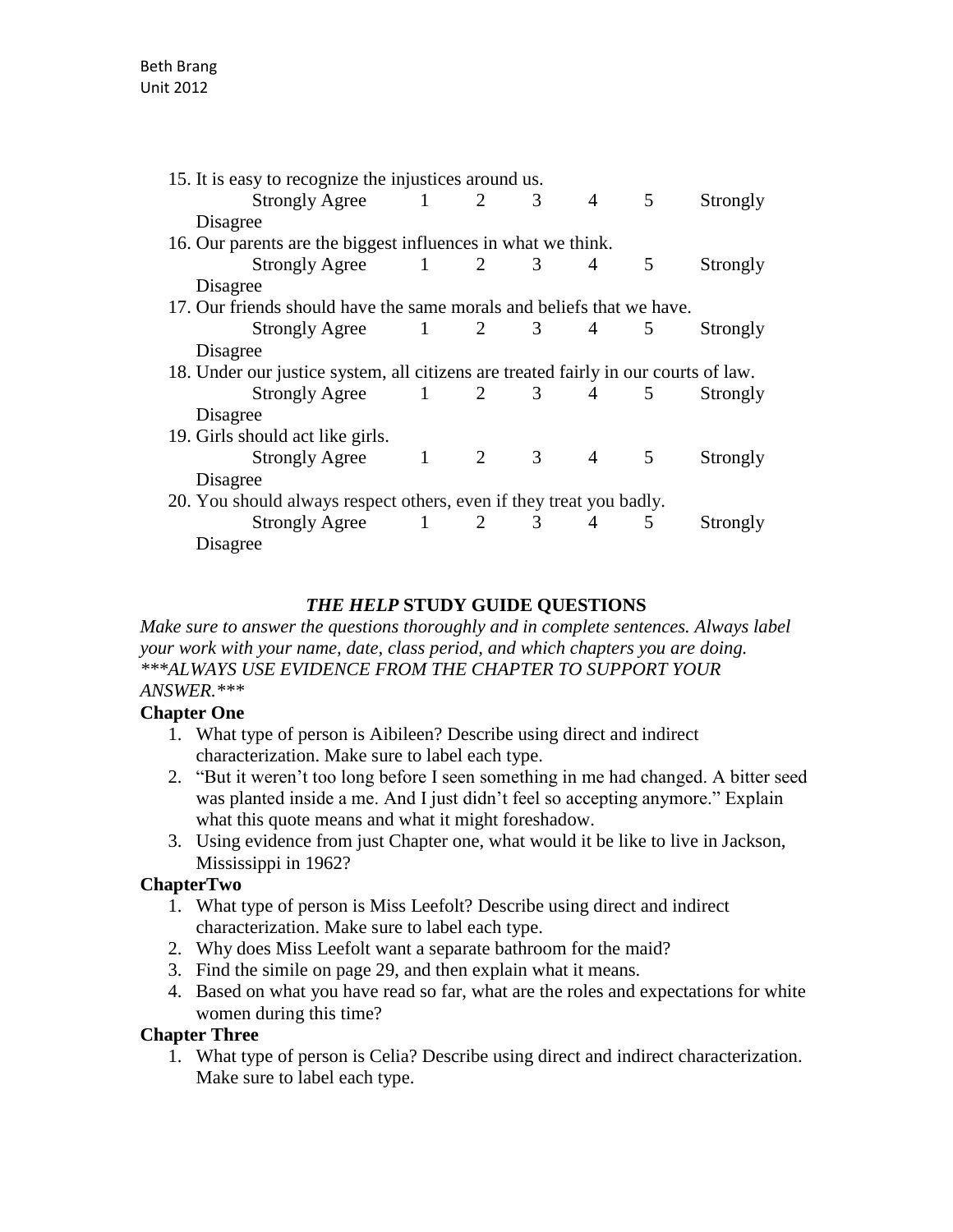- 2. Using this chapter, why do you think Celia doesn't want to tell her husband that she wants to get a maid?
- 3. Which rule from Minny's mom does Minny break all the time? Based on what you know about her so far, why is this so?
- 4. Why do you think Celia is so kind to Minny? Use evidence from the text.

#### **Chapter Four**

1. Using evidence from the text, what do you think is wrong with Celia?

# **Chapter Five**

- 1. On page 64, Skeeter asks, "who is the different person, her or me?" Evaluate who you think is the different person from their college days.
- 2. What type of pressure is Skeeter under from her mother? Why is this so? Is it the same for women nowadays? Explain.
- 3. What types of jobs are available for males? What types of jobs are available for females? Why is this so?
- 4. Evaluate Skeeter's relationship with Constantine.

# **Chapter Six**

- 1. On page 82, Skeeter's mom says, "You cannot leave a Negro and a Nigra together unchaperoned." Write three things Skeeter's mom is implying about black people based on this comment.
- 2. Describe what the Jackson Journal offices look like. Think about who is working as well.
- 3. Explain what is ironic on page 87, and what type of irony it is.
- 4. Who is James Meredith, and why is he so significant in the Civil Rights movement?
- 5. Evaluate why you believe Skeeter's mom gets so uncomfortable when Skeeter and Pascagoula watch this news coverage together?
- 6. At the end of this chapter, Skeeter finally has an idea for her novel. Predict and make an inference as to what this idea is, and give evidence for how you know this.

# **Chapter Seven**

- 1. Aibileen says on page 112, "I want to stopthat moment from coming-and it come in ever white child's life-when they start to think that colored folks ain't as good as whites." When does this moment usually happen and how does this happen?
- 2. What happened to Robert Brown and why?

# **Chapter Eight**

- 1. On page 123, explain the irony and what type of irony it is.
- 2. In this chapter, there are several things mentioned that were going on during the Civil Rights movement. List three.
- 3. In this chapter we learned the severity of Robert's beating. What happened to him? What happened to the people who hurt him?

# **Chapter Nine**

1. Summarize Skeeter's date.

# **Chapter Ten**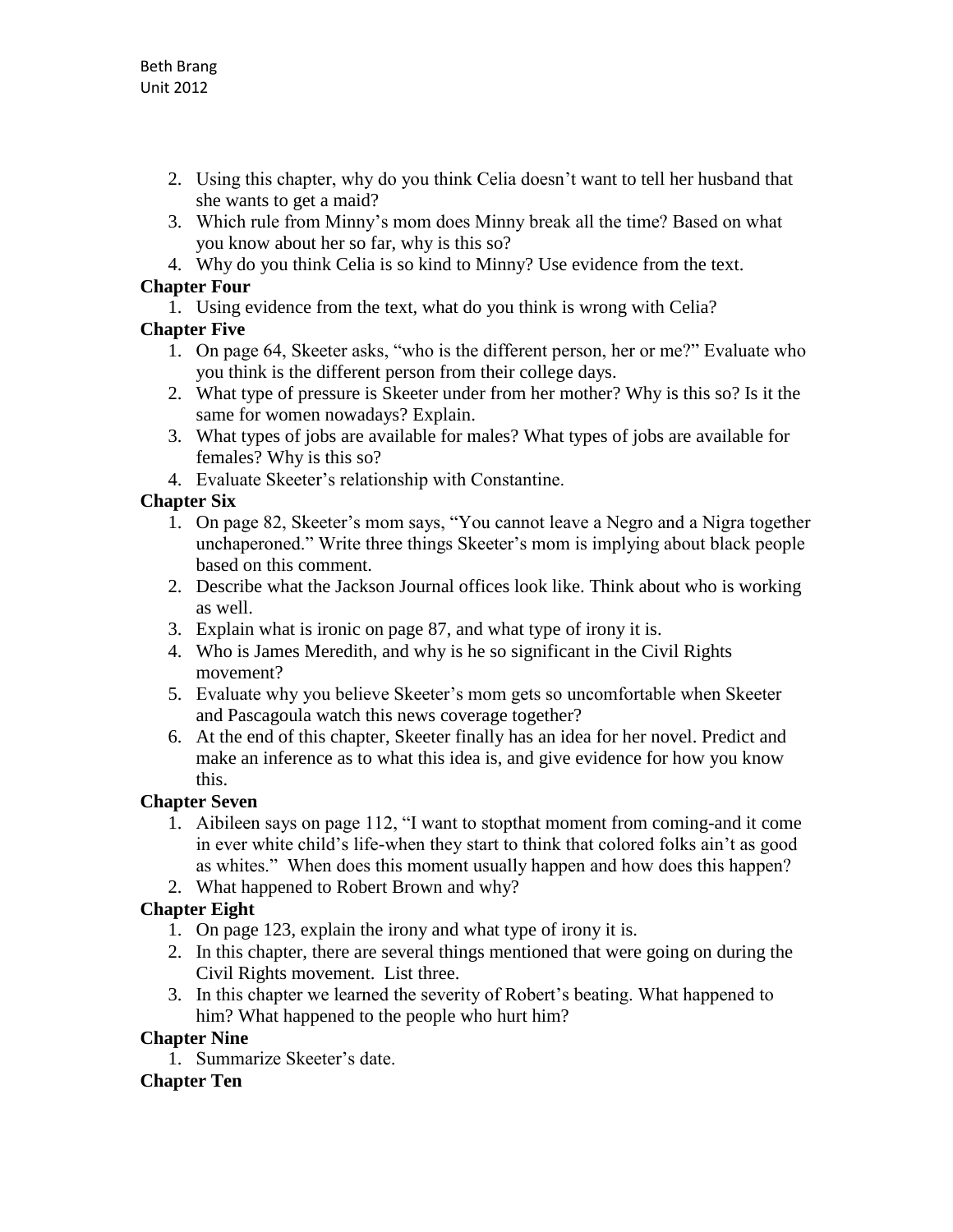- 1. Why does Hilly not like Celia?
- 2. On page 151, Minny says, "Truth. It feels cool, like water washing over my sticky hot body." Explain what this simile means.
- 3. What happens when Mister Johnny meets Minny for the first time?
- 4. Use direct and indirect characterization from this chapter to describe Mister Johnny. Make sure to label each kind.

#### **Chapter Eleven**

- 1. Describe what the first interview with Aibileen is like. How do the characters act and why?
- 2. What is the first rule that Skeeter makes in order to make Aibileen more comfortable? Why do you think she made this rule?
- 3. Explain what Aibileen describes shame like. What does it mean/why does she describe it that way?

# **Chapter Twelve**

- 1. What is Skeeter going to do forAibileen? Why is this a big deal for both of them?
- 2. Based on the Home Help Sanitation Initiative, why does Hilly believe there needs to be white bathrooms and black bathrooms?
- 3. Describe how Minny acts during her first interview. Use details from the story to support your answer and explain why she acts this way.

# **Chapter Thirteen**

- 1. What surprised Stuart about Skeeter? What did he like about her?
- 2. What are some of the Jim Crow laws mentioned in this chapter?
- 3. Do you believe there is a difference between the Jim Crow laws and Hilly's bathroom initiative? Explain why or why not.
- 4. Reread what Hilly says about giving tribal people money instead of canned food. Based on her response, what does Hilly really believe about these people?

# **Chapter Fourteen**

- 1. Based on the discussion outside when the kids are swimming, what are the main reasons that Hilly believes and supports in separate but equal.
- 2. Explain in detail what Aibileen thinks the differences between white women and white men are.
- 3. Who is Medgar Evers and what happened to him?
- 4. Based on the end of this chapter, what type of person is Mayor Thompson?

# **Chapter Fifteen**

- 1. What was the story that Aibileen told Mae Mobley? Why did she do so?
- 2. Summarize what happens at the Country Club.

#### **Chapter Sixteen**

1. What does the Deacon plan on doing about Medgar Evers death? Why do you think he doesn't want to do more?

#### **Chapter Seventeen**

- 1. Why does Minny like telling her stories?
- 2. What does Leroy read about in the *Jackson Journal*?
- 3. Why does this upset Minny's children so much?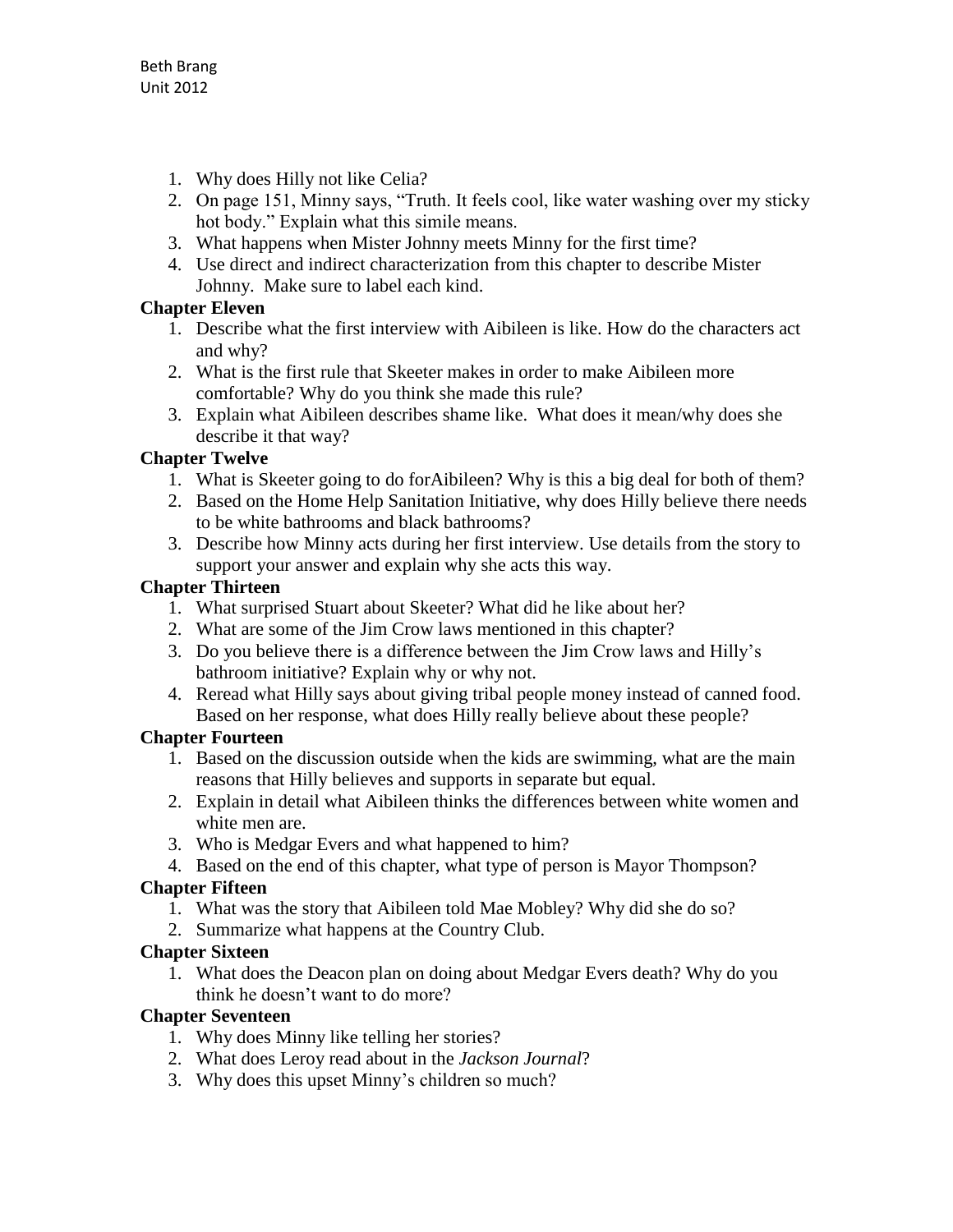4. Why does Minny get so angry with Celia? Why is this so?

# **Chapter Eighteen**

- 1. We realize in this chapter why Celia has been acting so strangely. Why is this so?
- 2. How can you tell that Minny does care about Celia? Explain a few reasons.

# **Chapter Nineteen**

- 1. What happened to Carl Roberts and why?
- 2. On page 288, Skeeter says, "I realize this is the first time I've ever thanked her sincerely. She looks uncomfortable." What does this tell you about Skeeter and about Pascagoula?
- 3. What happened in Vietnam in this chapter?
- 4. Why does Yule May write to Skeeter?
- 5. Why do the other maids decide to help Skeeter write her book?
- 6. To you, what was the most surprising story told by a maid about their white bosses? Explain why this surprised you or stuck out to you.

# **Chapter Twenty**

- 1. Choose either Mr. or Mrs. Whitworth. Explain what type of person s/he is and use direct and indirect characterization to support your answer.
- 2. What does Skeeter's dad say at dinner that shocks Skeeter? Why do you think she was shocked?
- 3. Stuart says on page 322, "you know that's not the way it works. It doesn't matter what he believes. It's what Mississippi believes." Why does Mississippi play such a big factor in what people do and say, even if they don't necessarily believe it?

# **Chapter Twenty One**

1. What is ironic about the fact that Hilly is willing to money to black people overseas?

# **Chapter Twenty Two**

- 1. What is Mae Mobley and Aibileen's relationship like?
- 2. Skeeter decided to put Hilly's inititative in the newsletter, but she did something else too. What did she do and why did she do it?
- 3. What are the Skeeter's consequences of doing this to Hilly?

# **Chapter Twenty Three**

- 1. On the first page of this chapter, we read about two important events during the Civil Rights movement. What are they and why are they so important?
- 2. What is the new story that Aibileen tells to Mae Mobley?

# **Chapter Twenty Four**

- 1. What is Minny's home life like?
- 2. How does Minny know that Celia does care for her, and she doesn't care that she is black?
- 3. On page 367, Minny says, "She just don't see em. The lines. Not between her and me, not between her and Hilly." A lot of the book is about the lines between different groups of people. Describe what the lines are like for the white women in this book. Think about why they don't want to spend time with Hilly.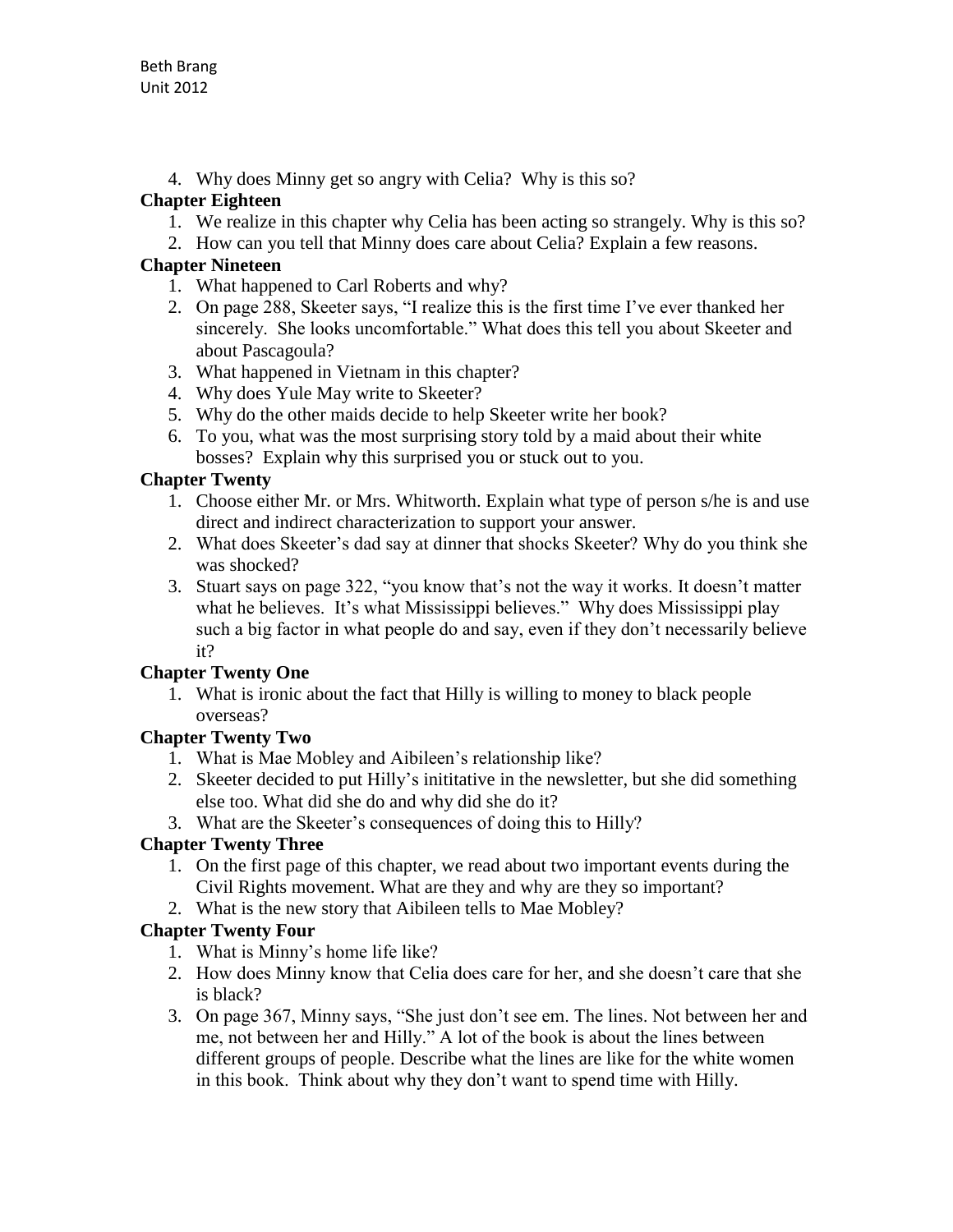4. Why doesn't Celia want to get to know Skeeter?

#### **Chapter Twenty Five**

1. Summarize the significant events at the benefit.

# **Chapter Twenty Six**

- 1. What was the Terrible Awful that Minny did?
- 2. Why do you think Celia finally cuts down the tree?
- 3. What does Celia write to poke fun at Hilly?

# **Chapter Twenty Seven**

- 1. JFK is shot at the beginning of the chapter. How does Skeeter describe what the world is like now?
- 2. Skeeter is having a difficult time because she lost all of her friends. Do you think they were good friends? Explain why or why not using evidence from the chapter.
- 3. Skeeter is trying to change the roles that people have. She's a woman writer, and she's trying to change how black maids are seen. Her mom has been pressuring her to get married because that is what women her age are supposed to do. Based on her interactions with Stuart, does Skeeter want Stuart because of society or does she want it for herself? Use evidence to support your answer.
- 4. In this chapter, Skeeter's mom talks to Skeeter in a surprising way. What does she tell her and why do you think she does so?
- 5. Summarize why Constantine was fired.
- 6. Why do they feel they need insurance for their book? What is the insurance they decide to use?

# **Chapter Twenty Eight**

- 1. How do we know that Skeeter's mom did care for Constantine?
- 2. Describe what happens with Stuart's proposal.

# **Chapter Twenty Nine**

- 1. How does Skeeter look different to Aibileen when she drops off the books? What can you tell about Skeeter based on her descriptions?
- 2. What motivated Elizabeth and many other people to buy the book?

# **Chapter Thirty**

1. Why does Minny not have to worry about a job anymore?

# **Chapter Thirty One**

1. Why did Mae Mobley get in trouble at school?

# **Chapter Thirty Two**

1. Minny gives many reasons for not leaving her husband for beating her. What are three of the reasons?

# **Chapter Thirty Three**

- 1. Lou Ann is the only person to give Skeeter positive comments about the book (even though she's not positive Skeeter even wrote it.) Why does Lou Ann feel the need to tell Skeeter how she feels?
- 2. On page 492, Skeeter thinks, "there is so much you don't know about a person…We are just two people. Not that much separates us. Not nearly as much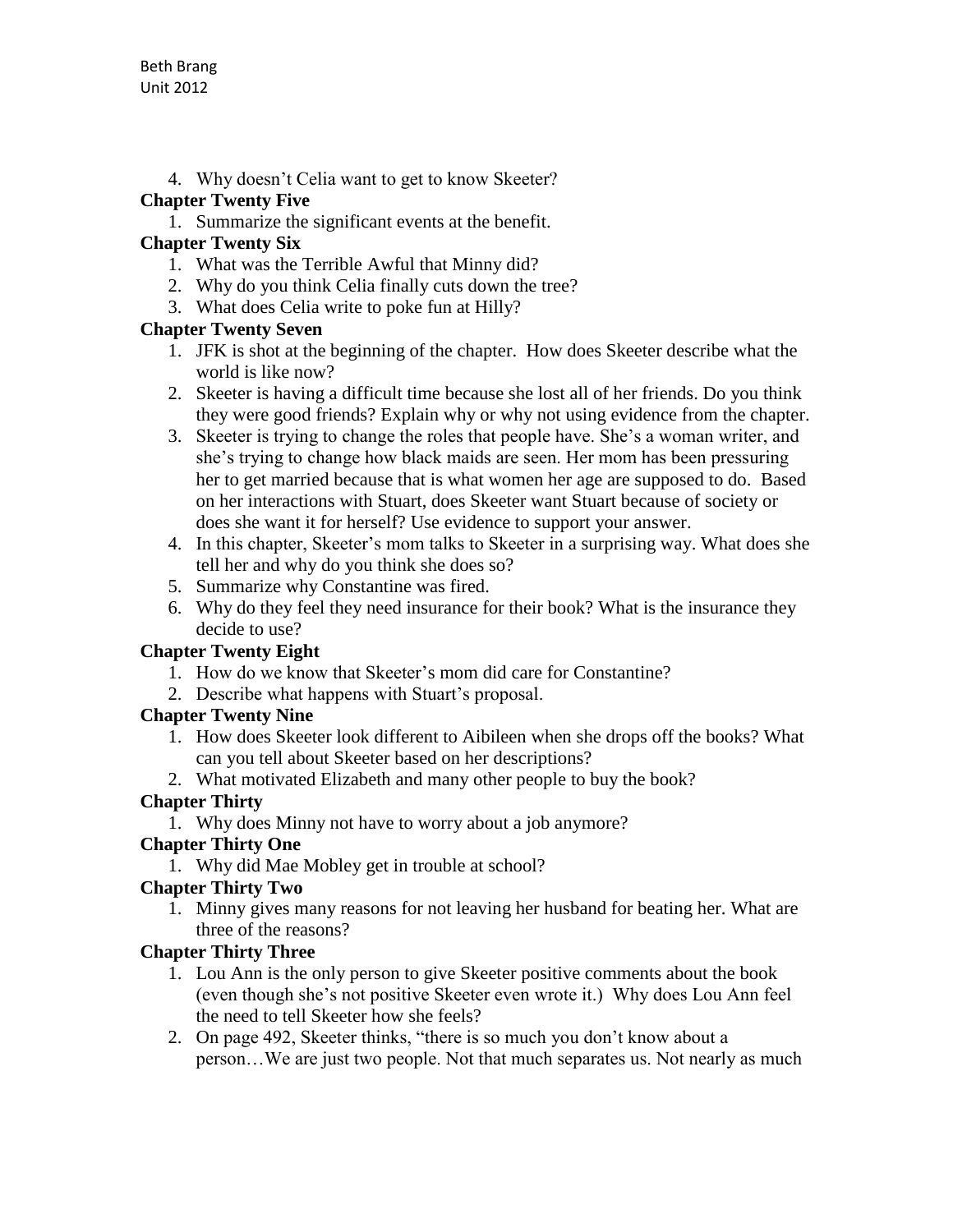as I'd thought." This is a key part of the book. Explain why. Do you believe this statement? Why or why not?

- 3. What are some of the ways Skeeter mentions about how her life would be different if she didn't write the book?
- 4. How does Hilly want to get back at Skeeter for writing the book?

#### **Chapter Thirty Four**

- 1. How does Aibileen know that the book is changing people or at least making them think?
- 2. What are the surprises that Skeeter tells Aibileen?
- 3. In what ways does Hilly get back at Minny and at Aibileen?
- 4. How do you feel at the end of the book? Do you like how it ends? Is it fitting?

#### *The Help*

#### **Final project: Create a Newspaper**

This will count as a test grade. Due date:

For your final project for *The Help*, you will create a newspaper! You will report on real events from the time period of the Civil Rights but also report events from the novel, *The Help*. Therefore, your articles in your newspaper will combine fictional stories from the novel but also nonfiction events that actually happened during the Civil Rights movement. This will involve synthesizing all of the material we have learned throughout the first quarter and putting it together in a creative way.

# **Directions: (Put a check in the box after you have completed each part)**

- 1. \_\_\_\_\_Give your newspaper a name, such as *The Charlotte Observer* or *The Atlanta Constitution*.
- 2. Title your articles.
- 3. \_\_\_\_\_Create a table of contents (complete when you finish your newspaper)
- 4. \_\_\_\_\_Use color and pictures throughout the newspaper
- 5. \_\_\_\_\_Stay focused on events from the Civil Rights movement and events from the novel
- 6. \_\_\_\_\_ Be descriptive and detailed in each article
- 7. \_\_\_\_\_Be neat and organized; you should write rough drafts before you make the final product
- 8. \_\_\_\_\_\_It must follow a genuine newspaper layout and design.
- 9. \_\_\_\_\_Include eight different types of articles. About half of your articles will be on events from the novel and half will be on true events from the Civil Rights Movement. **Each of these sections should have at least a paragraph's worth of writing (7-12 sentences)** Choose your eight sections from the list below:

#### **Your newspaper should include at least EIGHT of the following kinds of articles.**

- a. Editorial about an issue or problem
- b. Advice Column with an entry and reply
- c. Society News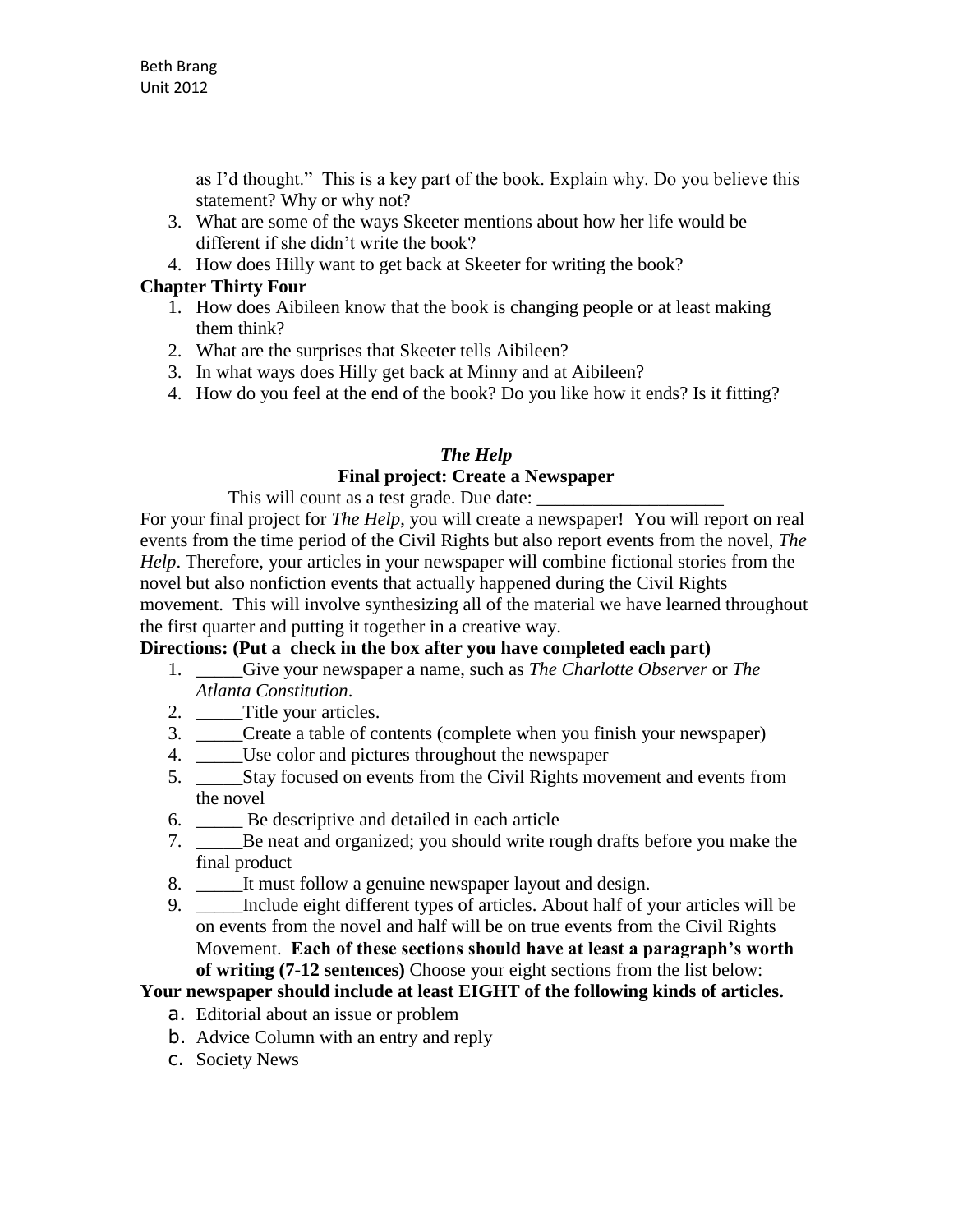- d. Obituary
- e. Travel
- f. Book Review
- g. Gossip Column
- h. Want Ads
- i. National News
- j. Local News
- k. Births/weddings
- l. Sports page
- m. A comic strip depicting one of the events
- n. Two advertisements, one to entice someone to purchase and read the book, and one related to some aspect of the book
- o. A horoscope for each of the book's main characters, giving them appropriate zodiac signs.
- p. A weather section including a description of the setting for the book.
- q. Police log

REMEMBER THAT EACH OF THESE ARTICLES REQUIRES ACCURATE INFORMATION FROM THE NOVEL OR FROM A PERSON OR EVENT FROM THE CIVIL RIGHTS MOVEMENT. Each section should take time to do and should not be thrown together in minutes. **EACH SECTION SHOULD HAVE AT LEAST A PARAGRAPH WORTH OF WRITING.**

#### **IF YOU USE OUTSIDE SOURCES TO HELP YOU, ESPECIALLY WITH EVENTS FROM THE CIVIL RIGHTS MOVEMENT, MAKE SURE TO CITE YOUR SOURCES SO YOU AREN'T PLAGIARIZING!**

|                      | Met or exceeded       | Adequate/Satisfactory | <b>Below Standard</b> |  |  |  |  |  |
|----------------------|-----------------------|-----------------------|-----------------------|--|--|--|--|--|
|                      | standards             | $(92-70%)$            | 69-0%                 |  |  |  |  |  |
|                      | $(100-93%)$           |                       |                       |  |  |  |  |  |
| Creativity/Neatness/ | $(20-18 \text{ pts})$ | $(17-14 \text{ pts})$ | $(13-0 \text{ pts})$  |  |  |  |  |  |
| Color /Design        |                       |                       |                       |  |  |  |  |  |
| Accurate knowledge/  | $(20-18 \text{ pts})$ | $(17-14 \text{ pts})$ | $(13-0)$ pts)         |  |  |  |  |  |
| application of the   |                       |                       |                       |  |  |  |  |  |
| Civil Rights         |                       |                       |                       |  |  |  |  |  |
| Movement             |                       |                       |                       |  |  |  |  |  |
| Accurate knowledge/  | $(20-18 \text{ pts})$ | $(17-14 \text{ pts})$ | $(13-0 \text{ pts})$  |  |  |  |  |  |
| application of The   |                       |                       |                       |  |  |  |  |  |
| Help                 |                       |                       |                       |  |  |  |  |  |
| Grammar-Spelling,    | $(20-17 \text{ pts})$ | $(16-14 \text{ pts})$ | $(13-0)$ pts)         |  |  |  |  |  |

#### **RUBRIC FOR** *The Help* **PROJECT**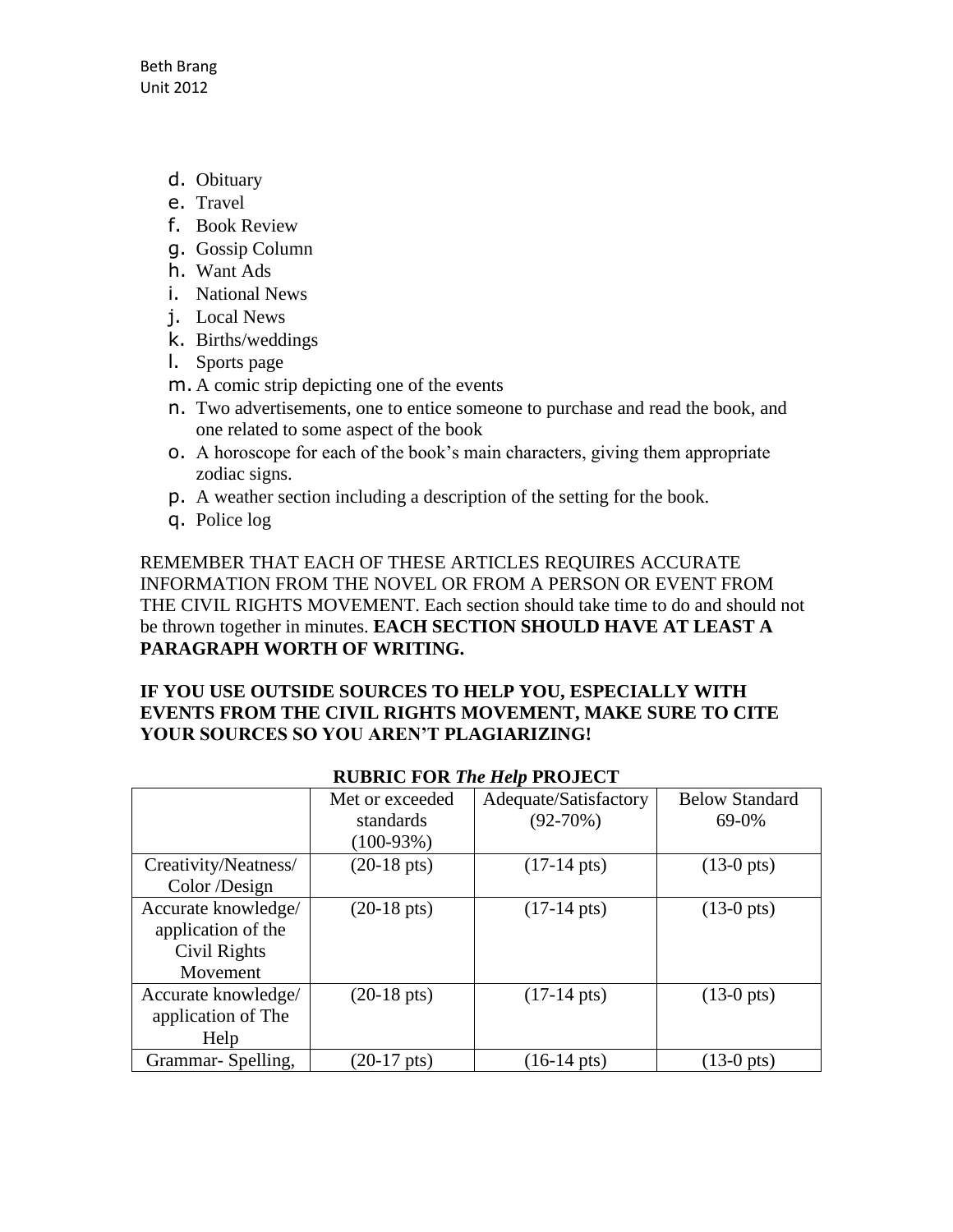| complete sentences,<br>etc.                         |                       |                       |               |
|-----------------------------------------------------|-----------------------|-----------------------|---------------|
| Followed directions-<br>Title, index, 8<br>sections | $(20-18 \text{ pts})$ | $(17-14 \text{ pts})$ | $(13-0)$ pts) |

GRADE \_\_\_\_\_\_\_\_

100

#### **Common Core Reading Standards Addressed in the Unit**

Reading Standards for Literature

Standard One: Cite strong and thorough textual evidence to support analysis of what the text says explicitly as well as inferences drawn from the text.

Standard Two: Determine a theme or central idea of a text and analyze in detail its development over the course of the text, including how it emerges and is shaped and refined by specific details; provide an objective summary of the text

Standard Three: Analyze how complex characters (e.g., those with multiple or conflicting motivations) develop over the course of a text, interact with other characters, and advance the plot or develop the theme

Standard Four: Determine the meaning of words and phrases as they are used in the text, including figurative and connotative meanings; analyze the cumulative impact of specific word choices on meaning and tone (e.g., how the language evokes a sense of time and place; how it sets a formal or informal tone).

Standard Six: Analyze a particular point of view or cultural experience reflected in a work of literature from outside the United States, drawing on a wide reading of world literature.